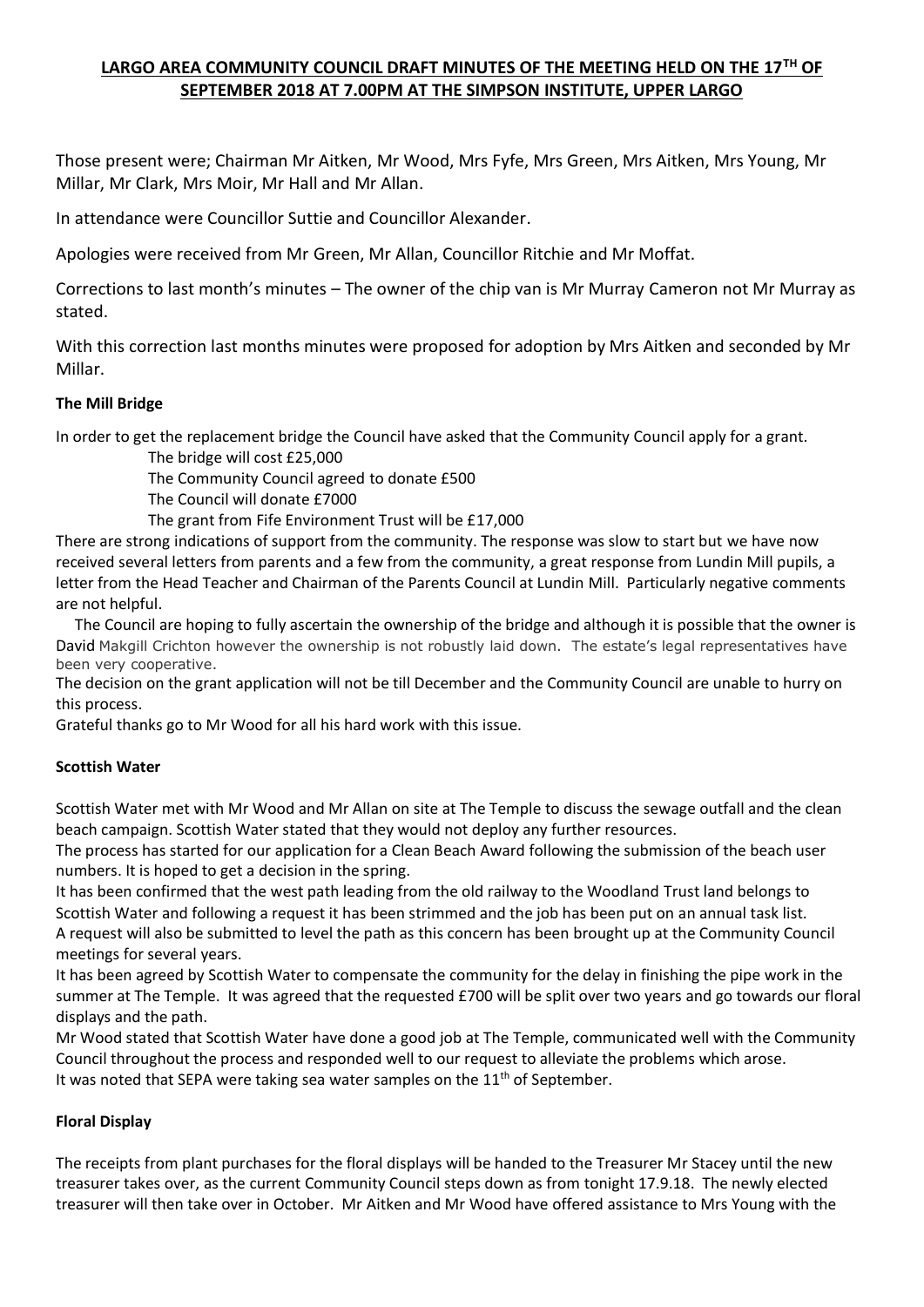procedure. Mrs Young is in the process of filling the large planters with soil. This has been problematic, and it was suggested that a local farmer should be approached for help.

There was concern over the positioning of the planters at The Lundin Links Hotel, with respect to large construction vehicles getting access to the site, but this has been taken into consideration.

## **Lundin Links Hotel**

The Council has confirmed that the application for the demolition warrant has been submitted and work should commence soon.

Mr Dingwall from South Cowal came to offer support having had dealings with The Lundin Links Hotel developers. He was pleased to hear that we were making progress towards starting the development.

#### **Community Council Elections**

We are delighted to say that there have been eleven successful applications to the new Community Council the names of which can be found on the Fife Council website.

#### **Pier**

At the last Sub-committee meeting it was agreed to get a quote from a civil engineer to cover the cost of remedial action. £7000 will be needed. Possible funding will be sought from 'Awards for all' or similar funding stream. The strength and status of the Sub-committee has been viewed as favourable so far, Mr Jimmy Simpson has joined the committee with considerable experience and help has been offered from the owners of the Net House, however the new Community Council will have to review the status of the existing sub-committee and this should be considered at the next Community Council meeting.

There has been some informed discussion with the Largo Communities Together Group and it is likely that their expertise and power might be helpful. They are already a registered charity and grant bodies want to back organisations that have a breadth of experience.

The dialogue with Mr Dykes, the owner of the pier, has continued and Mr Wood has asked that he sign the memorandum of understanding soon.

# **Planning**

- There has been a concession made for the UPVC windows in the conservation area due to the fact that it is on an extension.

- 19 South Feus Upper Largo - Change of use from agricultural land to private garden ground including formation of parking and erection of boundary fence (part retrospect)

There is a considerable level of concern over the change of the character of the road for residents as well as walkers using this well-established walking route. It is felt by many that the amenity of this conservation area will be depleted. Also, there is the concern over the possibility of this development setting an uneasy precedent. It was felt by all members of the Community Council that there was a community interest and representations would be submitted.

#### **Roads**

The Community Council has received notification that Harbour Wynd will be closed for work to be carried out on the wall, and it is hoped the potholes, for 6 to 8 weeks. The seasonal one way system in Main Street has been reverted to two way earlier than normal due to the closure. There is concern over the bus route and deliveries to businesses in the area. Mr Wood will make enquiries. Photos of the potholes have been passed to Roads.

There is no news on the possible relocation of the bus shelter in Lundin Links.

# **Largo House Grounds Development**

The first consultation meeting in the Simpson Institute Upper Largo was well attended with good feedback from the community. Nothing can be fleshed out at present as there will be several more chances for the community to have their say. There will be further opportunities to get information and have your say in the Largo Library, Crescent